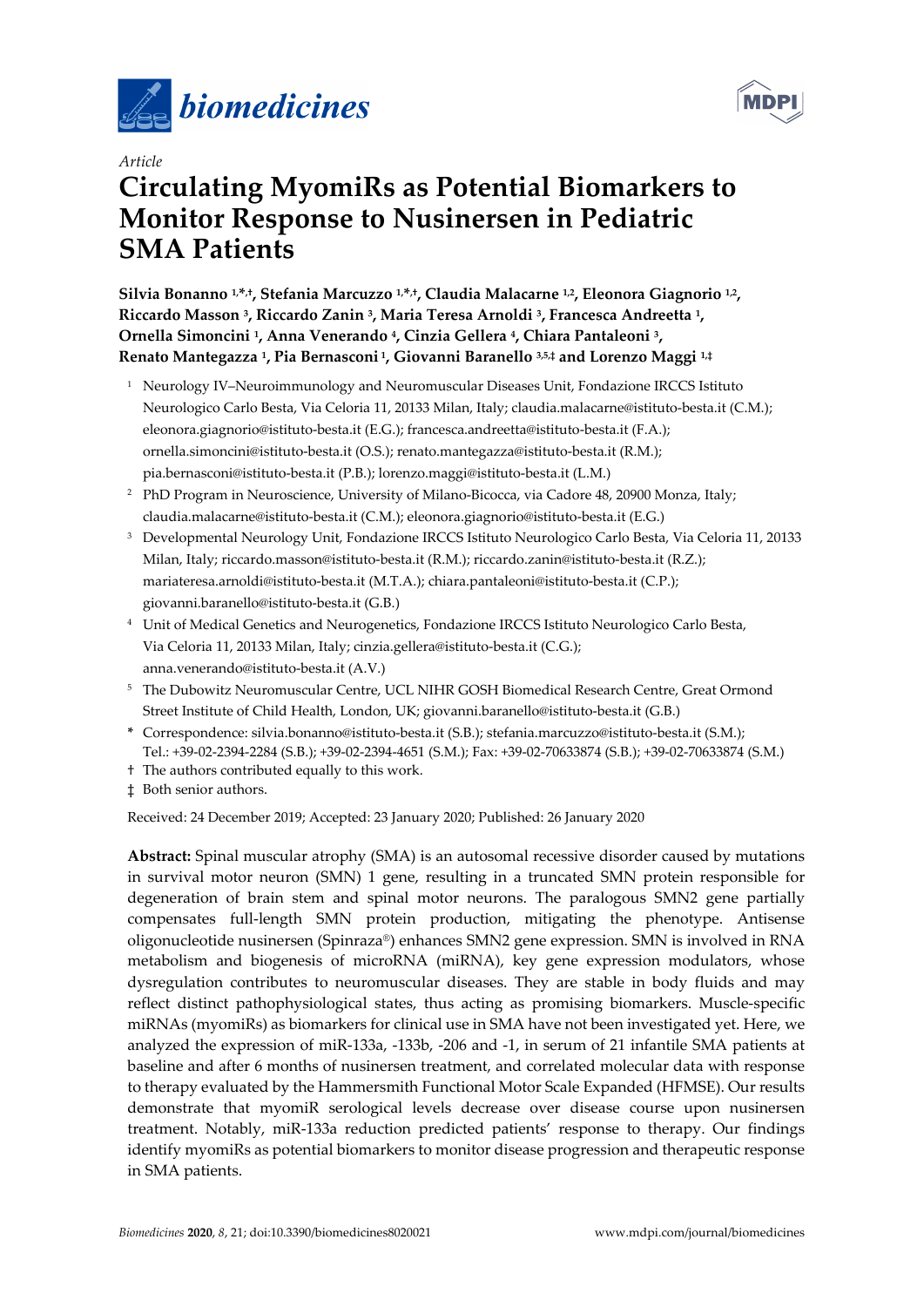#### **1. Introduction**

Spinal muscular atrophy (SMA) is an autosomal recessive neuromuscular disorder characterized by selective loss of brainstem and spinal motor neurons (MNs), leading to progressive amyotrophic paralysis, respiratory deficiency, and, in more severe cases, death [1]. The clinical spectrum of SMA is heterogeneous and it is divided into five subtypes according to age of onset (from in utero to adult onset) and achieved motor milestones (from reduced or absent movements to very mild adult-onset phenotypes) [2,3]. The incidence of all types of SMA is approximately 1/10,000 live births, with a prevalence of 1-2/100,000 persons [4].

In about 96% of cases, SMA is caused by mutations or homozygous deletions involving the survival MN1 (SMN1) gene, located on chromosome 5q13.2. SMN1 gene is responsible for transcribing the majority of functional full-length (FL) SMN protein. There is a nearly identical SMN2 gene peculiar to humans, present in the same region of chromosome 5. SMN2 only differs from the SMN1 gene for a C- > T substitution that alters RNA splicing of exon 7. Consequently, the majority of SMN2 transcripts lack exon 7, resulting in a truncated nonfunctional protein. Only about 10–15% of the transcribed SMN2 protein is alternatively spliced to include exon 7, hence, encoding an amount of FL SMN protein insufficient to prevent disease [5,6]. The SMN2 copy number is variable across the SMA population, ranging from  $0$  to  $\geq 4$  copies; it represents a disease modifier where a higher SMN2 copy number is usually associated with a milder phenotype. However, there is partial overlap in the number of SMN2 copy numbers distributed among the different types of SMA patients [7–11].

Antisense oligonucleotide (ASO) and small molecules have been developed to alter the splicing pattern of SMN2 to increase the levels of transcription of FL SMN mRNA. The ASO nusinersen (Spinraza®) is the first approved treatment for SMA both in the USA [11] and Europe [12] and relies on this mechanism. It is designed to bind to a specific sequence in the pre-mRNA intron of exon 7, in the region occupied by the heterogeneous nuclear ribonucleoprotein (hRNP A1/2 proteins) that masks the intron splicing silencer N1 (ISS-N1) site. By displacing hRNP A1/2 from the ISS-N1 site, the ASO promotes the inclusion of exon 7, resulting in higher levels of functional SMN protein. ASOs do not cross the blood-brain barrier and must be administered intrathecally. Nusinersen has been demonstrated to improve motor function across SMA type I, II, and III (excluding the in uteroand adult-onset forms) [1].

Nowadays, clinical trials about small molecules SMN2 splicing modifiers (Risdiplam, Branaplam) are progressing, and some of these disease-modifying drugs are expected to soon be available for patient treatment. Finally, the first scAAV9 gene replacement therapy (Zolgensma®) has been recently approved by the FDA [13].

With the development of novel therapies, a current important medical need is the identification of non-invasive and non-clinical biomarkers to monitor disease progression and, particularly, therapeutic response. After nusinersen approval, such biomarkers have not been thoroughly investigated yet. Only plasma phosphorylated neurofilament heavy chain (pNF-H) has been identified as promising marker of disease activity/treatment response in children with SMA [14]. However, despite NF efficiency in monitoring neurodegeneration, they are not indicative of muscle health, which could also play a role in therapeutic response in SMA patients.

Growing evidence demonstrates the relevant role of microRNAs (miRNAs) as diagnostic and prognostic non-invasive biomarkers for motor neuron diseases (MNDs), such as amyotrophic lateral sclerosis (ALS) [15–18]. In SMA, miRNAs are among the most promising molecular biomarkers, due to the important role of SMN protein in RNA metabolism and miRNA biogenesis [19–25]. MiRNAs are small (~ 22 nucleotides) non-coding RNAs that regulate gene expression at post-transcriptional level [26]. They take part in different biological functions implicated in neuromuscular diseases,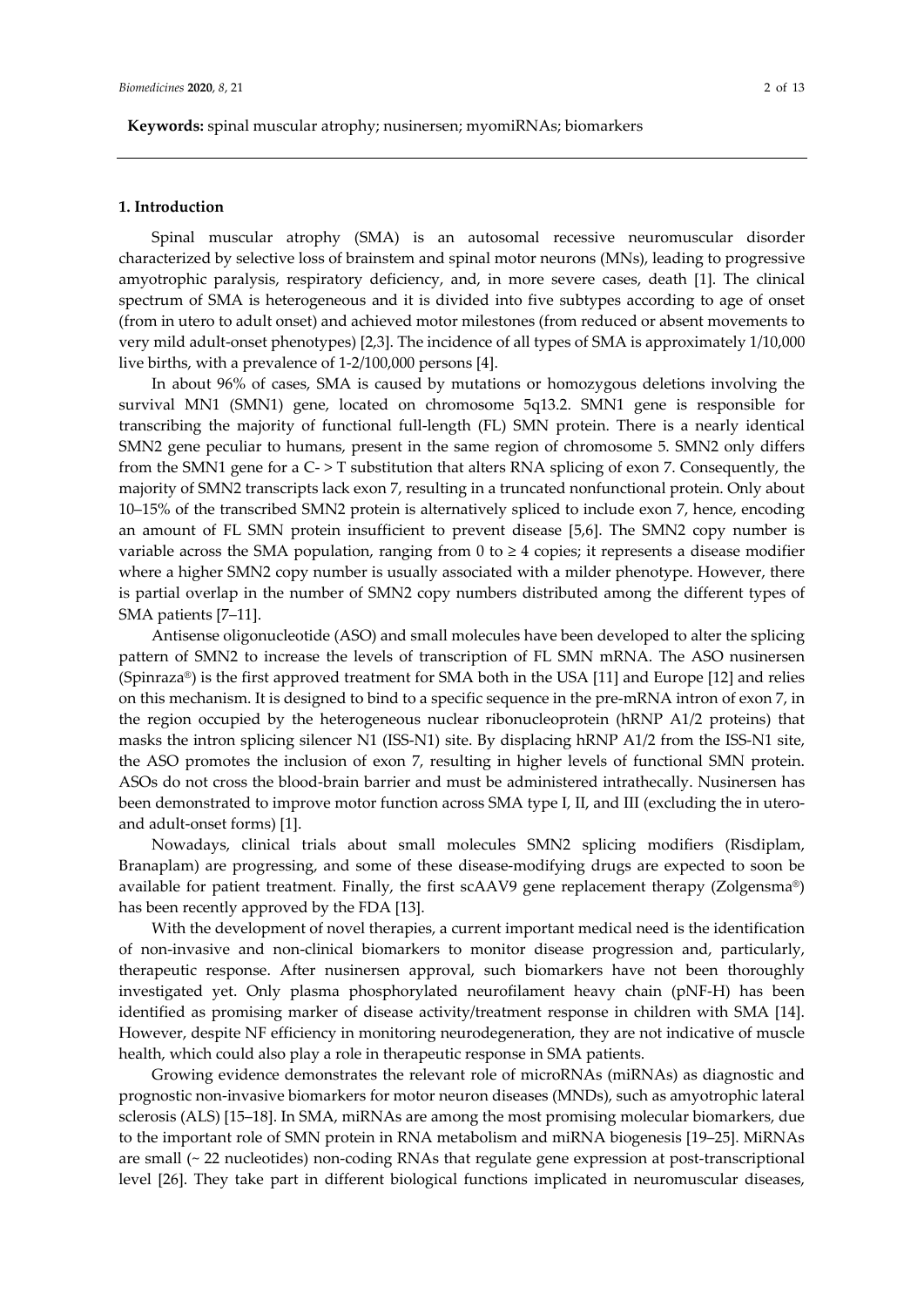including SMA [27]. miRNAs are easy to detect, stable in body fluids and their expression levels reflect a distinct cell physiology state or damage to a specific tissue [21].

Catapano et al observed abnormal expression levels of miR-9, a neuron-related miRNA, and miR-206, a muscle-specific miRNA, in spinal cord, skeletal muscle and serum from transgenic mice, and in serum from SMA patients, suggesting that miRNAs could potentially serve as informative biomarkers to monitor disease progression, and response to ASO therapy in the SMA animal model [28].

Skeletal muscle-specific miRNAs, as miR-133a, -133b, -206 and -1, also known as myomiRs, are critical modulators of the myogenic program, by targeting a wide range of muscle genes [29]. Specifically, miR-133a and -133b promote myoblast proliferation [30], whereas miR-206 and -1 are involved in myoblast differentiation [31] cooperating in a regulatory circuit that mediates skeletal muscle regeneration. Recent studies demonstrated that myomiR expression is altered in skeletal muscle tissue of MND animals [32] and patients [33], suggesting a relevant role of these miRNAs in muscle degeneration and regeneration processes [17]. Previous studies investigated the differential expression levels of miR-206 and -133 in ALS serum compared to healthy control, suggesting a potential crucial role of these molecules in the early diagnosis and prognosis of the disease [15,34].

Currently, with the availability of nusinersen for SMA care, the possibility to collect biological samples from SMA patients treated with a disease-modifying drug represents a unique opportunity in the field of motor neuron diseases to identify reliable molecular factors, such as myomiRs, to monitor disease progression and therapeutic response.

In the present study, we investigated the expression profile of myomiRs in serum of pediatric SMA patients before and after 6 months of nusinersen treatment. Molecular data were correlated with clinical response to therapy, evaluated by the Hammersmith Functional Motor Scale Expanded (HFMSE). Our results revealed that expression levels of myomiRs decreased in SMA patients' serum under nusinersen treatment, and that the reduction of miR-133a levels was associated with improvement in HFMSE values. We thus propose circulating myomiRs, particularly miR-133a, as possible non-invasive biomarkers of therapeutic effect of nusinersen in SMA patients.

# **2. Materials and Methods**

#### *2.1. Patients and Biological Samples*

A cohort of consecutive 21 clinically defined SMA type II and III patients followed-up at the Developmental Neurology Unit, and genetically assessed at Unit of Medical Genetics and Neurogenetics, Fondazione IRCCS Istituto Neurologico Carlo Besta (Milan, Italy) was included in the study. Clinical assessment included the Hammersmith Functional Motor Scale Expanded (HFMSE). An improvement at the HFMSE assessment  $\geq$  3 points was considered clinically meaningful, as previously reported [35]. The study was performed in accordance with the ethical standards of the Declaration of Helsinki. The investigation and use of patients' data for research purposes were approved by the Fondazione IRCCS Istituto Neurologico Carlo Besta research ethical committee in accordance with the Declaration of the World Medical Association (Project identification code 92/2019, 16 January 2019). Serum samples were obtained from peripheral blood after parental written consent, right before first nusinersen infusion (T0, baseline) and after 6 months of treatment (T6). Biological samples were stored at −80 °C in the Biobank of Fondazione IRCCS Istituto Neurologico Carlo Besta until use.

#### *2.2. Quantitative Real-Time PCR to Determine miRNAs in Serum Samples*

Total RNA was extracted with miRNeasy serum/plasma kit (Qiagen, Venlo, Netherlands) from 250 µL of serum. The RNA was retrotranscribed to cDNA using TaqMan MicroRNA Reverse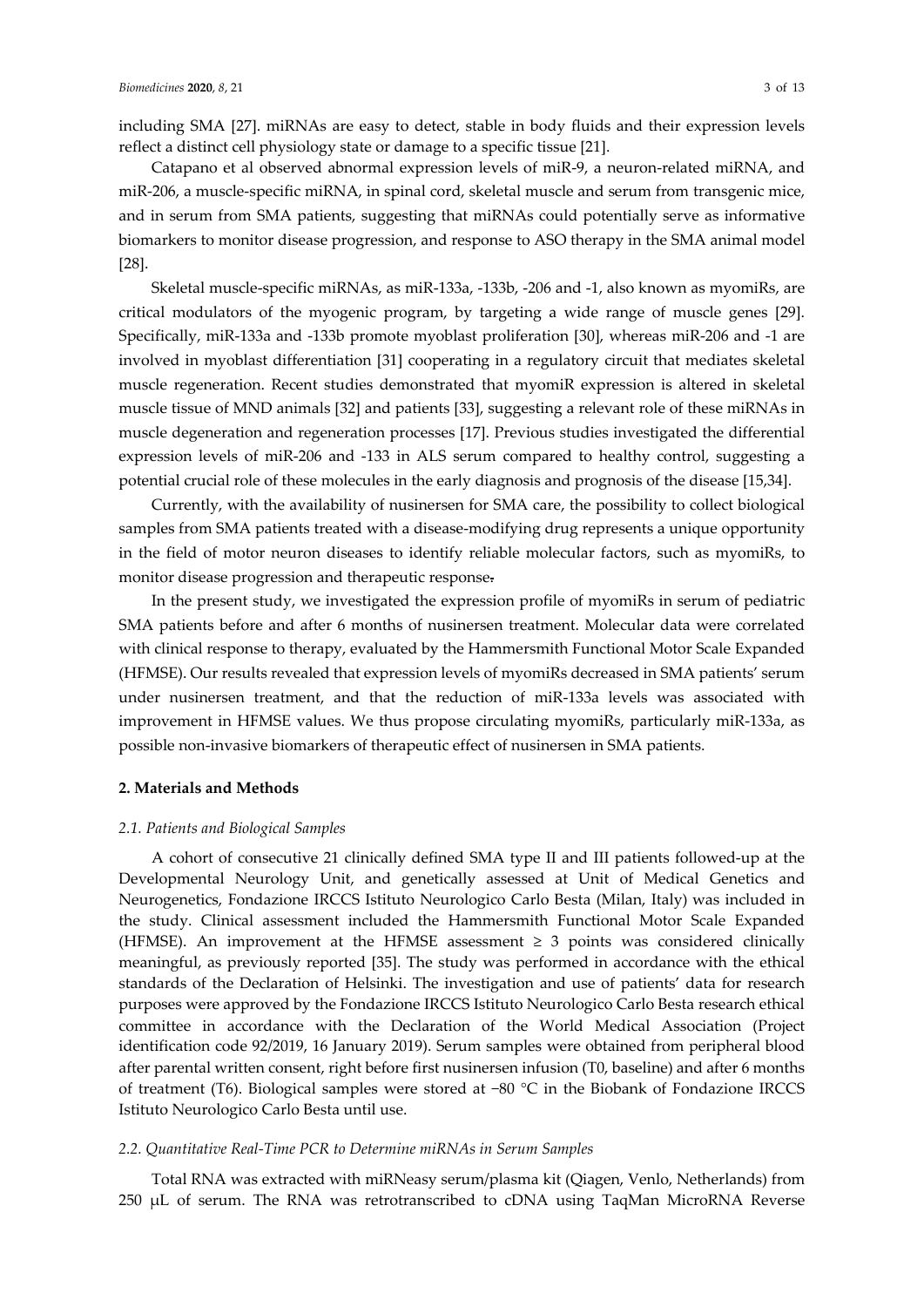Transcription Kits with primers specific for miR-133a, -133b, -206, -1 and -16; the latter used as endogenous control [36] was stably expressed in serum from patients at different conditions of treatments (as shown by standard deviation of Ct values < 0.5). cDNA aliquots corresponding to 15 ng total RNA were amplified by quantitative real time PCR in duplicate, with Universal PCR master mix and specific pre-designed TaqMan MicroRNA assays. miRNA levels were normalized to miR-16 and expressed as fold changes using the formula 2−ΔCt.

#### *2.3. Statistical Analysis*

Wilcoxon signed-ranked test was applied to analyze changes in miRNA expression levels before and after nusinersen treatment. Spearman's correlation analysis was applied to verify whether serum levels of myomiRs, mir-133a, -133b, -206 and -1 correlated each other at baseline and 6 months after treatment. Logistic regression measured the relationship between changes in miRNA expression levels and clinical improvement. GraphPad Prism 8 (GraphPad Inc., La Jolla CA, USA) and R statistical environment (www.r-project.org) were used for statistical analyses. A  $p < 0.05$  was considered statistically significant.

#### **3. Results**

### *3.1. Patient Cohort and Response to Therapy*

A total of 21 consecutive SMA patients receiving nusinersen therapy at the Developmental Neurology Unit, Fondazione IRCCS Istituto Neurologico Carlo Besta (Milan, Italy) were recruited in the study. Patients*'* clinical features at baseline are reported in Table 1. Out of 21 (eight males and 13 females), 16 patients were SMA II type, whereas five were SMA III type, with a mean age of 13.9 *±*  9.63 months at disease onset. The SMN2 gene copy number was determined for all the subjects and reported, together with the clinical features and motor function evaluations, in Table 2. The mean age at first infusion of nusinersen (baseline) was 5.18 *±* 3.42 years, with a HFMSE ranging from 1 (corresponding to very severe disease) to 62 (corresponding to mild disease) on a total score of 66 points (mean average 21.05 *±* 17.58). After 6 months of nusinersen therapy, 11 patients showed a clinically meaningful improvement at the HFMSE score (*≥* 3 points), seven presented an increase at the HFMSE score ranging from 1 to 2 points, 1 did not change, and 2 decreased their HFMSE scores by 1 and 2 points, respectively.

| <b>SMA Features</b>      | Mean ± SD         |  |  |  |
|--------------------------|-------------------|--|--|--|
| Age (years)              | $5.18 \pm 3.42$   |  |  |  |
| Sex (M/F)                | 8/13              |  |  |  |
| SMA type (II/III)        | 16/5              |  |  |  |
| Disease duration (years) | $4.04 \pm 2.96$   |  |  |  |
| <b>HFMSE</b>             | $21.05 \pm 17.58$ |  |  |  |

**Table 1.** Clinical characteristics of the SMA patients at baseline.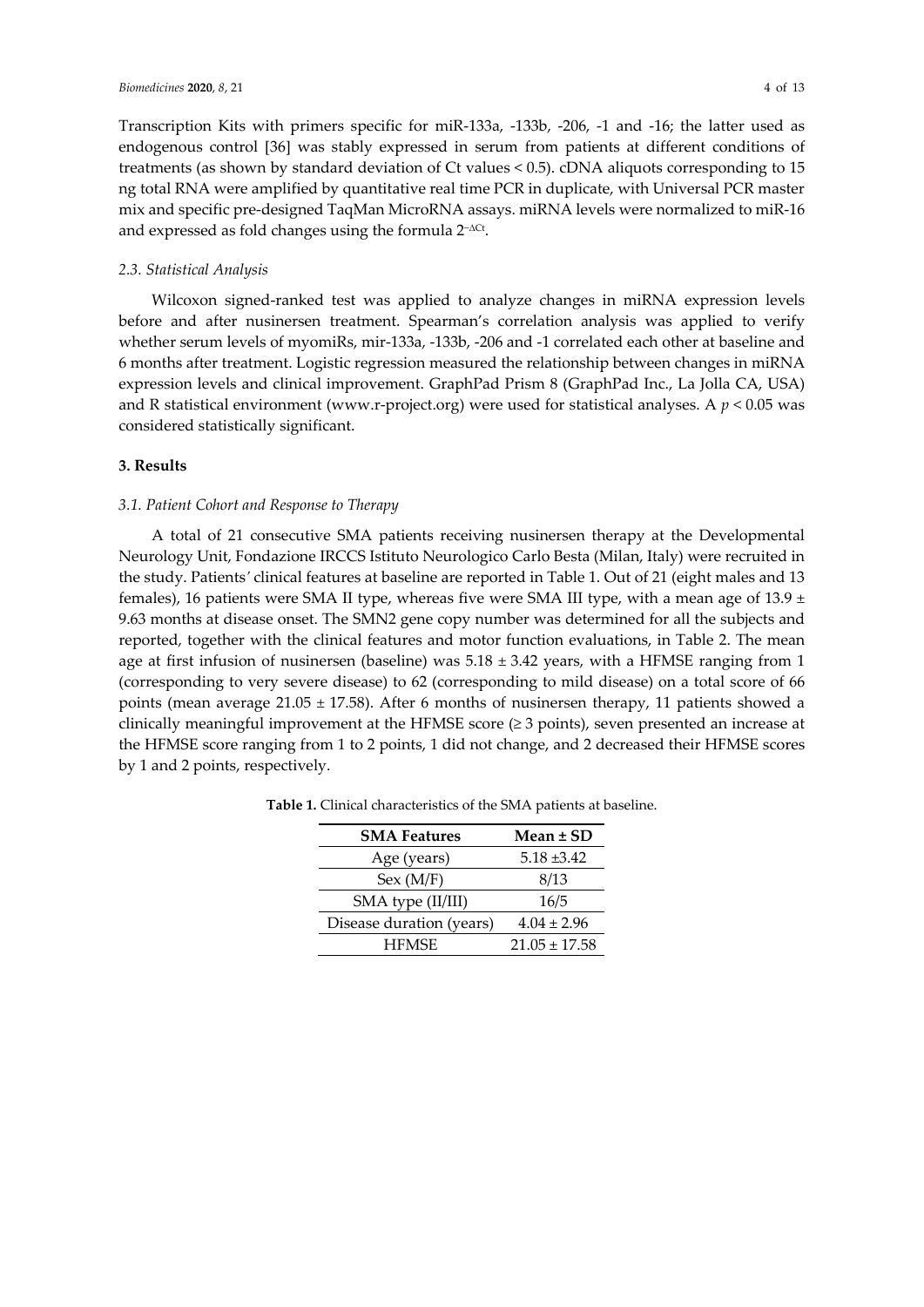# *Biomedicines* **2020**, *8*, 21 5 of 13

|       | Patient Gender | <b>SMA</b><br><b>Type</b> | <b>SMN2 Copy</b><br>Number | AGE at<br><b>ONSET</b><br>(months) | <b>AGE at 1st INFUSION</b><br>(years/months) | <b>Baseline Motor</b><br>Milestone | <b>HFMSE</b> at<br><b>Baseline</b> | <b>HFMSE</b> at 6th<br>Month of<br><b>Treatment</b> | <b>AHFMSE</b>  |
|-------|----------------|---------------------------|----------------------------|------------------------------------|----------------------------------------------|------------------------------------|------------------------------------|-----------------------------------------------------|----------------|
| Pt 01 | $\mathbf M$    | $\rm II$                  | 3                          | 10                                 | 3y8m                                         | sitter                             | 20                                 | 20                                                  | $\overline{0}$ |
| Pt 02 | $\mathbf M$    | $\rm II$                  | $\mathfrak{Z}$             | 10                                 | 8y1m                                         | sitter                             | 13                                 | 11                                                  | $-2$           |
| Pt 03 | $\mathbf M$    | $\rm II$                  | 3                          | 13                                 | 7v                                           | sitter                             | 14                                 | 15                                                  | $+1$           |
| Pt 04 | ${\bf F}$      | $\rm II$                  | 2,3                        | 9                                  | 6v6m                                         | sitter                             | 12                                 | 14                                                  | $+2$           |
| Pt 05 | ${\bf F}$      | $\rm II$                  | 3                          | 8                                  | 6v9m                                         | sitter                             | 8                                  | 9                                                   | $+1$           |
| Pt 06 | ${\bf F}$      | $\rm II$                  | 3                          | 6                                  | 4v1m                                         | sitter                             | 22                                 | 32                                                  | $+10$          |
| Pt 07 | $\mathbf{M}$   | $\rm III$                 | 3                          | 36                                 | 9y5m                                         | sitter                             | 57                                 | 61                                                  | $+4$           |
| Pt 08 | M              | $\rm II$                  | 3                          | 12                                 | 4v2m                                         | walker                             | 37                                 | 43                                                  | $+6$           |
| Pt 09 | ${\bf F}$      | III                       | 3                          | 36                                 | 13y10m                                       | sitter                             | 27                                 | 28                                                  | $+1$           |
| Pt 10 | $\mathbf F$    | $\mathbf{I}$              | 3                          | 8                                  | 1y11m                                        | sitter                             | $\overline{4}$                     | 7                                                   | $+3$           |
| Pt 11 | $\mathbf{M}$   | $\rm II$                  | 3                          | 12                                 | 2y                                           | sitter                             | 9                                  | 13                                                  | $+4$           |
| Pt 12 | ${\bf F}$      | $\rm II$                  | 3                          | 10                                 | 4v5m                                         | sitter                             | 6                                  | $\overline{7}$                                      | $+1$           |
| Pt 13 | $\mathbf M$    | III                       | 2,3                        | 18                                 | 3y5m                                         | walker                             | 43                                 | 47                                                  | $+4$           |
| Pt 14 | ${\bf F}$      | $\rm II$                  | 3                          | 9                                  | 8 <sub>V</sub>                               | sitter                             | 19                                 | 21                                                  | $+2$           |
| Pt 15 | ${\bf F}$      | $\rm II$                  | 3                          | 14                                 | 2v                                           | sitter                             | 30                                 | 33                                                  | $+3$           |
| Pt 16 | $\rm F$        | $\rm II$                  | 1,2                        | 6                                  | 6y6m                                         | sitter                             | 3                                  | $\overline{2}$                                      | $-1$           |
| Pt 17 | ${\bf F}$      | $\rm III$                 | 3                          | 12                                 | 2y3m                                         | walker                             | 37                                 | 46                                                  | $+9$           |
| Pt 18 | $\mathbf{M}$   | $\rm II$                  | 3                          | 8                                  | 8 <sub>m</sub>                               | sitter                             | $\mathbf{1}$                       | 7                                                   | $+6$           |
| Pt 19 | F              | III                       | 3,4                        | 36                                 | 9v10m                                        | walker                             | 62                                 | 63                                                  | $+1$           |
| Pt 20 | ${\bf F}$      | $\rm II$                  | 3                          | 10                                 | 1y2m                                         | sitter                             | 14                                 | 17                                                  | $+3$           |
| Pt 21 | $\rm F$        | $\rm{II}$                 | 3                          | 9                                  | 2y2m                                         | sitter                             | 4                                  | 8                                                   | $+4$           |

**Table 2.** Clinical features and motor function evaluations of SMA patients before (T0) and after (T6) nusinersen treatment.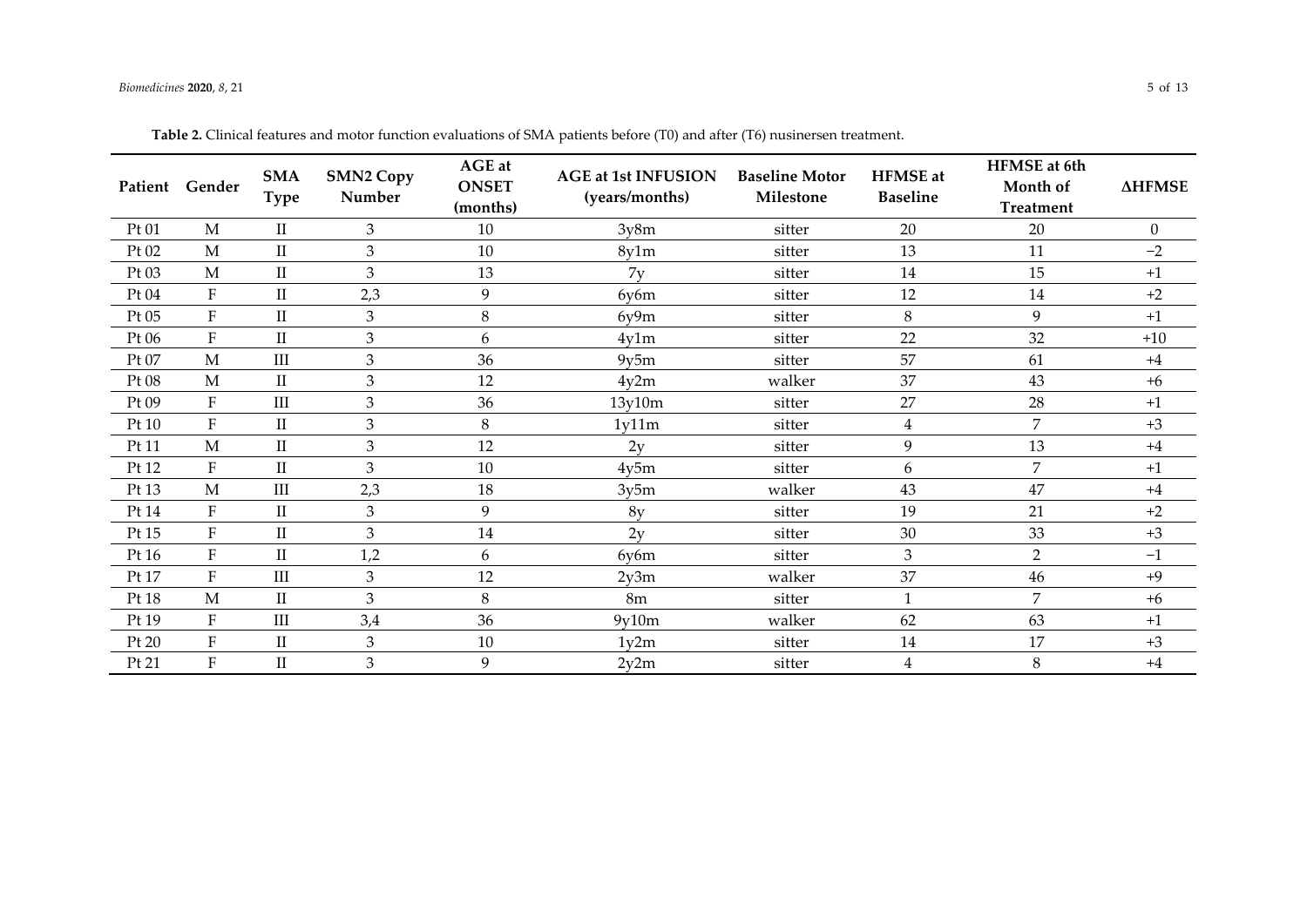# *3.2. MyomiR Expression Reduction in Serum of SMA Patients during Nusinersen Treatment*

To identify miRNAs specifically expressed in skeletal muscle tissue as non-invasive biomarkers to monitor disease progression, we assessed the expression levels of miR-133a, -133b, -206 and -1 in patients' serum samples *at* baseline and after 6 months of nusinersen treatment by real-time PCR. A significant decrease of miR-133a, -133b and -1 transcriptional levels after 6 months of therapy, compared to baseline values was found (Figure 1;  $p < 0.05$ ). As regard to miR-206, a trend in reduction of the expression levels was observed, in line with the other tested myomiRs, but no significant difference compared to pre-treatment condition was found (Figure 1;  $p = 0.065$ ). To verify whether the expression levels of mir-133a, -133b, -206 and -1, all belonging to the same miRNA cluster [30] correlated with each other, we performed a Spearman correlation analysis. Of interest, we found a significant positive correlation between miR-133a and -133b; miR-133a and -206; miR-133a and -1; miR-133b and -206; miR-133b and -1 serum levels, before and after 6 months of treatment (Figure 2;  $p < 0.05$ ). The correlation between miR-206 and -1 was not significant at baseline (Figure 2).



**Figure 1.** MyomiR expression reduction in serum of SMA patients after 6 months of nusinersen treatment. RT-PCR analysis of muscle-specific miRNAs in total RNA extracted from serum of 21 SMA patients demonstrated a significant reduction of miR-133a, -133b and -1 transcriptional levels during nusinersen treatment. A trend in reduction for miR-206 is shown. Each point represents miRNA expression level in serum of a patient at that time-point; trend lines show miRNA changes over time (solid lines). The medians of the myomiR expression levels at baseline and after 6 months of treatment are plotted accordingly for each miRNA (dotted lines). miRNA levels were normalized to miR-16 and expressed as fold changes using the 2<sup>-ΔCt</sup> formula. Wilcoxon signed-ranked test, \* *p*  $< 0.05$ .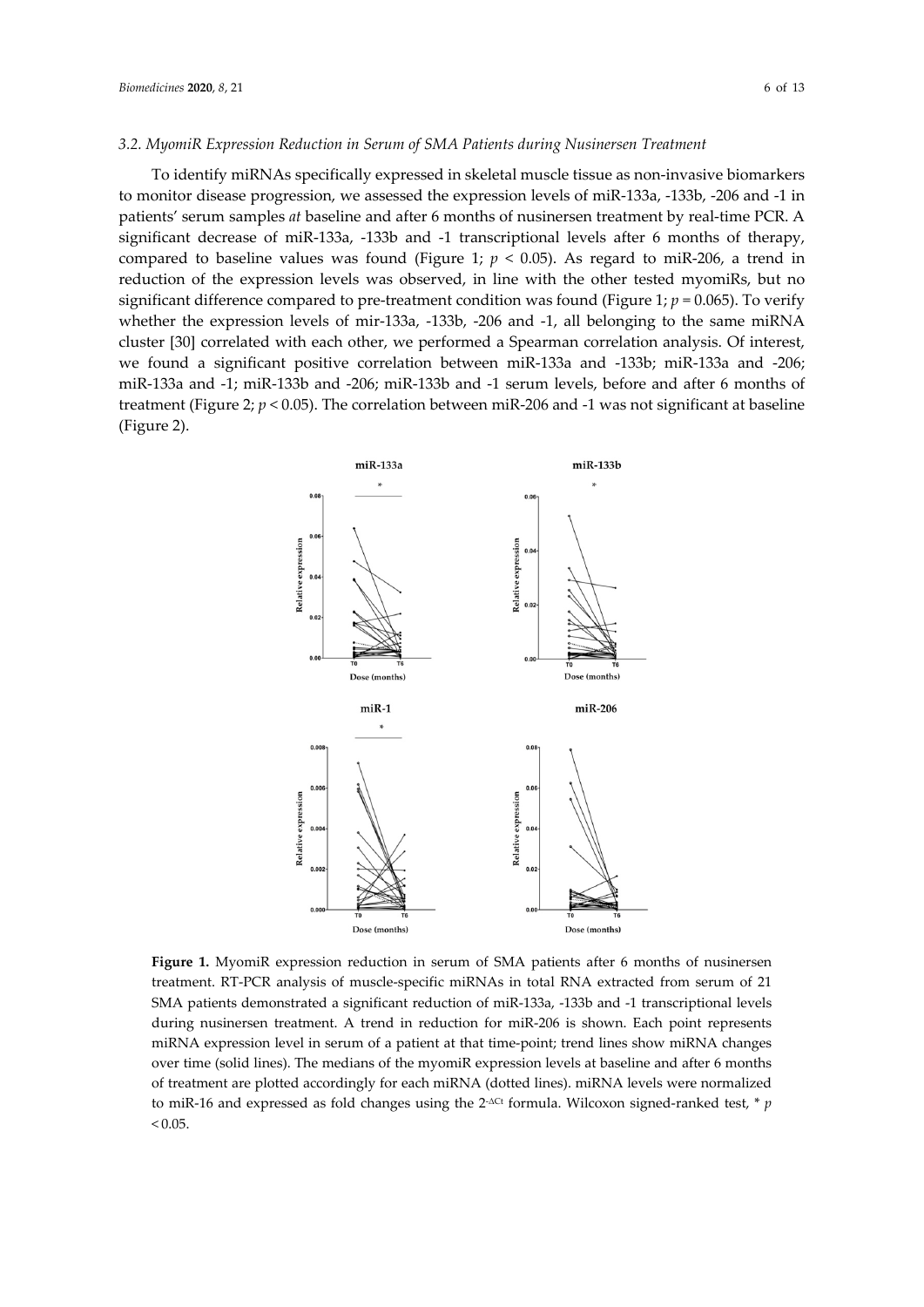

**Figure 2.** Spearman′s correlations between each myomiR expression in SMA patients during nusinersen treatment. Spearman's correlation coefficients (r) were used to corroborate relationships between myomiR expression levels in serum of SMA patients at baseline (T0) and 6 months after treatment (T6). Coefficients major than 0.5 indicate a good positive correlation. *p* values (*p* < 0.05) and r ( $r \ge 0.046$ ) coefficients were assessed by Spearman test.

# *3.3. Association between myomiR Expression Levels in Serum and Clinical Improvement of SMA Patients during Nusinersen Treatment*

To determine whether myomiR differential expression in serum was able to predict response to therapy measured by HFMSE, logistic regression analysis was performed in SMA patients after 6 months of nusinersen treatment. A decrease of at least 6.6 cycle threshold  $(C_t)$  values (inflection point in the regression curve) in miR-133a expression levels was significantly associated with response to therapy, considered as an improvement at the HFMSE score  $\geq$  3 points (Figure 3;  $p$  < 0.05). Although there was a decrease of the expression levels of miR-133b and -206 in SMA patients with improved motor function after nusinersen treatment, there was no significant association between miRNA changes and clinical outcome (Figure 3; *p* = 0.184 and 0.119, respectively). The expression levels of miR-1 were not associated with HFMSE improvement (data not shown).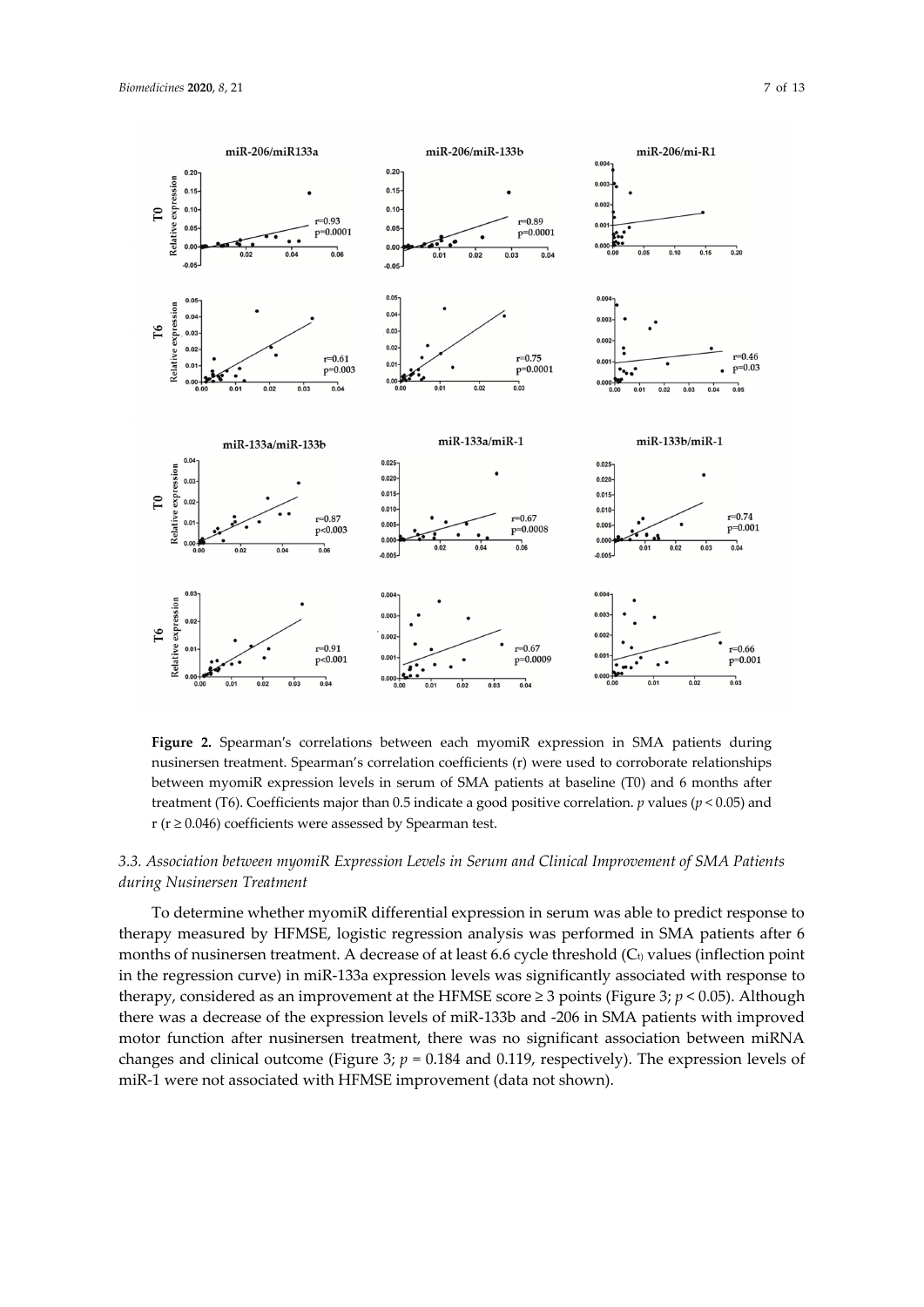



**Figure 3.** miR-133a reduction predicts clinical improvement of SMA patients during nusinersen treatment. Logistic regression analysis of miRNA differential expression and clinical response to therapy after 6 months of nusinersen treatment. Each circle represents miRNA expression level in serum of a patient after 6months of treatment. An improvement at the HFMSE score  $\geq 3$  was considered clinically meaningful (1.0 on y axis). A significant relationship for miR-133a reduction by 6.6 C<sub>t</sub> values (inflection point) (A), and a positive trend for miR-133b and -206 are reported (B).  $* p <$ 0.05.

#### **4. Discussion**

In the recent years, the implementation of treatments able to modify disease course had revolutionized the approach to SMA, showing motor function improvements and prolonged survival [37]. Nusinersen is the first ever approved disease-modifying drug for 5q SMA type I, II and III; it acts by increasing levels of FL SMN protein. Non-clinical biomarkers of disease progression and response to treatment in SMA patients are lacking, albeit their identification would be largely supportive in clinical practice and in pharmacological clinical trials, including patients' stratification. The discovery that myomiRs originating from peripheral tissues, such as damaged muscles, are detectable in human serum, corroborated their potential as easily accessible biomarkers for physiological and pathological muscle processes [17,18].

Growing evidence has shown a critical role of myomiRs in the development and maintenance of skeletal muscle [30,38]. Specifically, miR-133a, -133b, miR-206 and miR-1 are expressed under the control of myogenic transcription factors [39] and regulate skeletal myogenesis processes [40]. Their expression is enhanced during myoblast differentiation [39], and during muscle regeneration after injury in animal models [41].

Notably, serum myomiRs have been investigated in patients affected by neuromuscular diseases characterized by muscle degeneration and regeneration, such as Duchenne muscular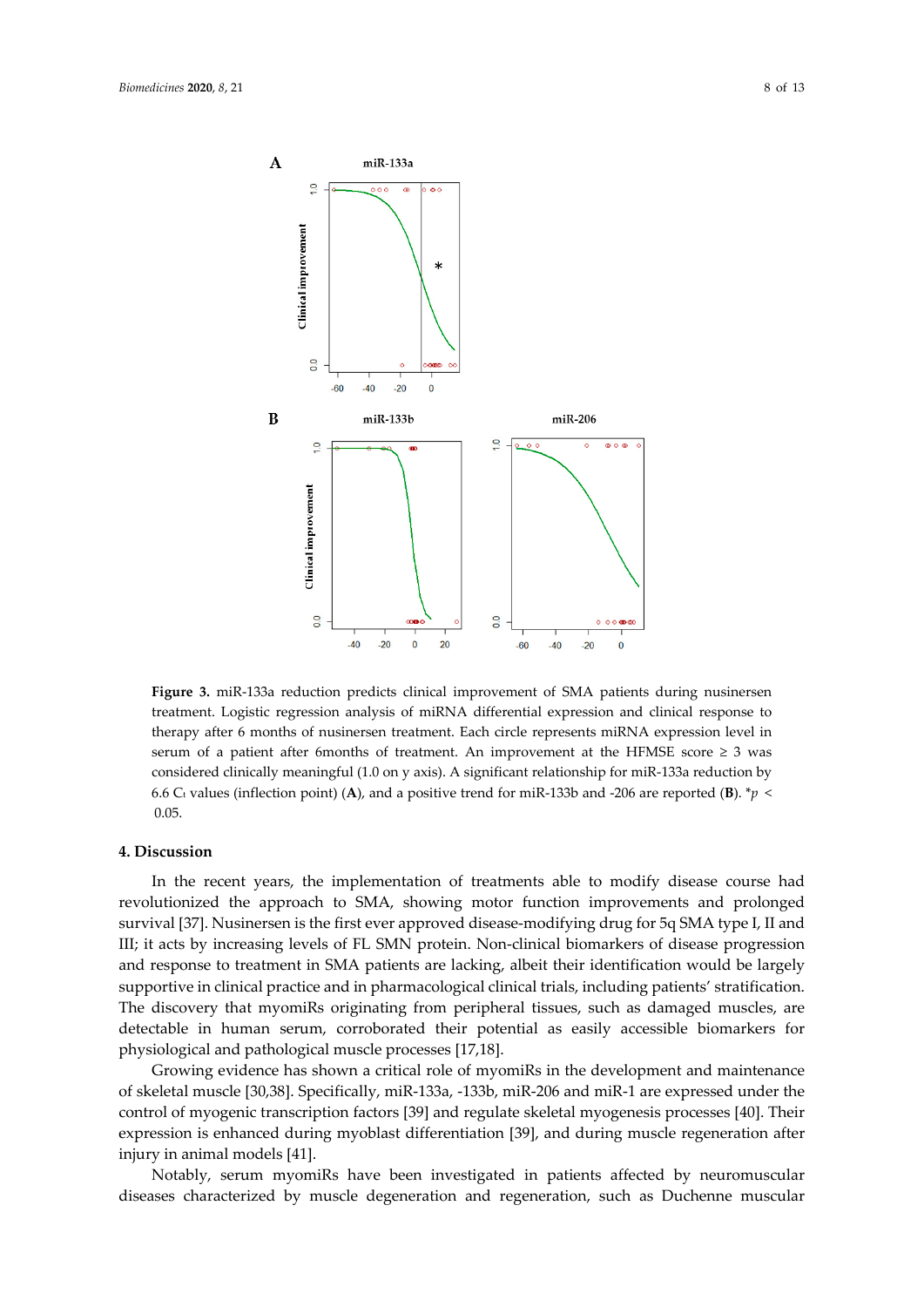dystrophy (DMD), where elevated levels of miR-133, -206 and -1, have been detected [42]. Similarly, miR-133a, -133b, miR-206 and -1 were up-regulated in plasma and serum samples from ALS patients [15,43], reflecting increased active myogenic processes in skeletal muscle biopsies [44], suggesting that changes in expression of myomiRs in serum samples of ALS patients might serve as a possible prognostic marker for the disease [18].

Here, we assessed for the first time the potential of selected myomiRs as non-invasive biomarkers to monitor disease progression and therapeutic response to nusinersen in pediatric SMA type II and type III patients. In the present study, we observed a significant decrease of miR-133a, -133b and -1 transcriptional levels after 6 months of nusinersen therapy, and a trend in reduction for miR-206, compared to pre-treatment condition. Notably, these miRNAs showed significant positive correlation among them indicating their synergistic expression in response to treatment. Interestingly, as above described, myomiRs have been reported to be up-regulated in serum from patients affected by DMD and ALS, which are diseases characterized by a significant muscle wasting, thus, further supporting a relationship between circulating myomiRs and pathophysiological changes occurring in muscle tissue, regardless the pathogenetic mechanism [17]. Based on these findings, our data on a marked myomiR reduction in SMA patients treated with nusinersen suggest an effect of the drug on muscle homeostasis that might be monitored by myomiR assessed in the serum. Since nusinersen is directly distributed within the central nervous system by intrathecal injection, and achieves therapeutic levels mostly in the target spinal cord tissue, we may hypothesize that its impact on skeletal muscles might be indirectly mediated by fostering SMN crucial function in motor neuron and neuromuscular junction maintenance [22–24], leading to reduced muscle denervation. A direct effect of nusinersen on skeletal muscle, where SMN depletion plays a crucial role in SMA muscle pathology, seems less likely, as shown by lack of significant increase in SMN2 full length mRNA in skeletal muscles of treated SMA compared to untreated [45].

The reduction of myomiR expression levels after treatments was also observed in previous studies using exon-skipping and morpholino oligomer-mediated dystrophin restoration therapies in DMD mice [42,46]. Similarly, Catapano and colleagues showed a decrease till normalization of miR-206 levels in serum of SMA I mice after oligonucleotide-based treatment, administered systemically, to increase FL SMN. However, in the same study, they did not find any significant difference in miR-206 serum level from 10 SMA patients compared to healthy controls [28]. Likewise, in our study, miR-206 did not show any significant change in expression compared to pre-treatment condition, even though it presented a trend toward reduction close to statistical significance.

Muscular dystrophies and motor neuron diseases rely on different pathogenic mechanisms but share a common feature which is muscular damage up to atrophy. Increased expression of myomiRs in serum samples of neuromuscular patients might reflect an unspecific compensatory response to cope with the muscular atrophy [42]. In this view, a decreased expression of myomiRs after treatment might be the result of an improvement of muscle conditions and performance. Pegoraro et al recently showed a significant decrease in levels of miR-133a, -133b, -206 and -1, after physical training in ALS patients; these findings were attributed to stabilization of skeletal muscle and neuromuscular junction (NMJ) of ALS patients [47].

In our cohort, 11 patients presented a clinical significant improvement of the motor function after 6 months of nusinersen treatment. We measured whether changes in myomiR expression levels were associated with clinical response to therapy and, notably, we identified that miR-133a reduction in serum of SMA patients after 6 months of nusinersen treatment was able to predict response to treatment measured by HFMSE. Despite serum miR-133b and -206 expression levels decreased in SMA patients who showed an improvement in motor function, there was no significant association between those miRNA changes and clinical outcome. This might be due to the relatively low number of patients enrolled in the analyses. Larger cohorts of patients, including also SMA type I and adults, are needed to confirm and further extend our results. Thus far, only neurofilament proteins (pNF-H) have been identified as promising marker of disease activity/treatment response in children with SMA type 1 [14,48]. However, *p*-NF levels in CSF have not proven to be a useful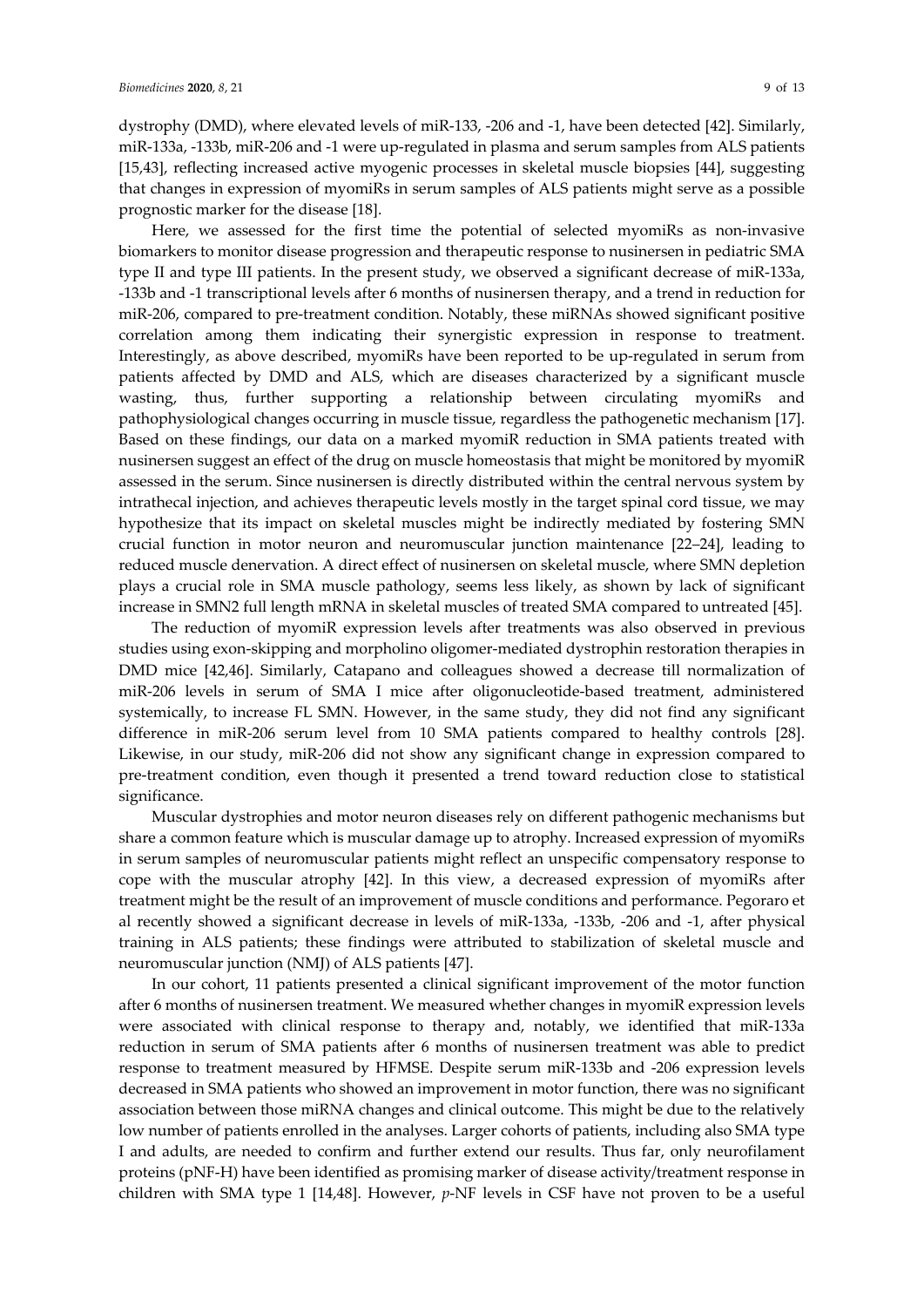biomarker in adolescent and adult SMA type 2 and 3 patients [49–51]. NFs are exclusively expressed in neurons and released into extracellular fluids upon axon degeneration. As also reported by Kessler and colleagues, these findings might rely on the slower disease progression in SMA patients other than type 1, which might interfere with the detection of changes in CSF composition in a short evaluation period [52]. pNF-H role as biomarkers in SMA might be complementary to myomiRs, the former reflecting motor neuron damage and the latter informing about muscle tissue health during disease course. Subsequent evaluation of the detected myomiRs in SMA type 1 patients and correlation of their expression levels to pNF-H ones could lead to a better understanding of treatment response in the disease course.

Another limitation of this study is the lack of pediatric healthy controls, due to difficulty in collecting biological samples for the biobank in healthy children. This restricts the information we can gather about myomiR baseline expression levels; however, the performed paired statistical analysis in samples from treated patients compared to their own baseline (pre-treatment) allowed us to disclose significant variation in the expression of key myomiRs, obtaining novel informative data in SMA patients.

In summary, the current study demonstrates for the first time that expression levels of circulating myomiRs miR-133a, -133b, miR-206 and -1 decrease in SMA type II and III patients from baseline under nusinersen treatment, and that miR-133a level changes predicted motor function response to treatment.

Outcomes of this investigation support the potential role of serum myomiRs as non-invasive biomarkers to monitor disease progression and therapeutic response in SMA, laying the groundwork to individualize patient management in the clinical practice.

## **5. Conclusions**

We observed for the first time a reduction in muscle-specific miRNAs under nusinersen treatment in pediatric SMA type II and III patients. A larger collection of data from SMA patients will be required to precisely establish a correlation between myomiR levels and clinical outcomes. The overall findings of this investigation highlight the relevance of miR-133a, -133b, -206 and -1 in the pathogenic processes underlying neuromuscular disorders, and support their potential as non-invasive biomarkers to monitor disease progression and measure the effectiveness of therapeutic interventions in SMA.

**Author Contributions:** S.M., S.B., L.M. and G.B. designed the study; S.M., S.B., C.M. and E.G. performed miRNA analysis and statistical analysis of the data; S.M. and S.B. wrote the manuscript; F.A. and O.S. collected biological samples; C.G. and A.V. performed genetic analysis; C.P., P.B., L.M. and R.M. (Renato Mantegazza) supervised the research activity; R.M. (Riccardo Masson) and G.B. performed and supervised the clinical activities during the Nusinersen treatments and critically revised the manuscript; R.Z. and M.T.A. collected clinical data and performed HFMSE evaluations. All authors read, revised and approved the final manuscript.

**Funding:** This work was supported by grants to R.M. from the Italian Ministry of Health, years 2015–2018 (annual research funding).

**Acknowledgments:** The authors wish to thank Drs. Federica Bortone, Cristina Cappelletti, Paola Cavalcante, Letizia Scandiffio and Chiara Vantaggiato (Neurology IV Unit) for processing biological samples. S.B., S.M., C.M., E.G., F.A., R.M., R.Z., M.T.A., P.B., R.M., G.B. and L.M., are members of the European Reference Network for Rare Neuromuscular Diseases (ERN EURO-NMD).

**Conflicts of Interest:** S.B. and L.M. received funds for travel and congress participation from Biogen. R.M. (Riccardo Masson) received founds for meeting attendance from Biogen; he is PI in Hoffmann-La Roche, Avexis and Novartis SMA trials. G.B. has received speaker and consultancy honoraria from AveXis, Inc., Roche, PTC, and Sarepta Therapeutics.

#### **References**

1. Chiriboga, C.A. Nusinersen for the treatment of spinal muscular atrophy. *Expert Rev. Neurother.* **2017**, *17*, 955–962. doi: 10.1080/14737175.2017.1364159.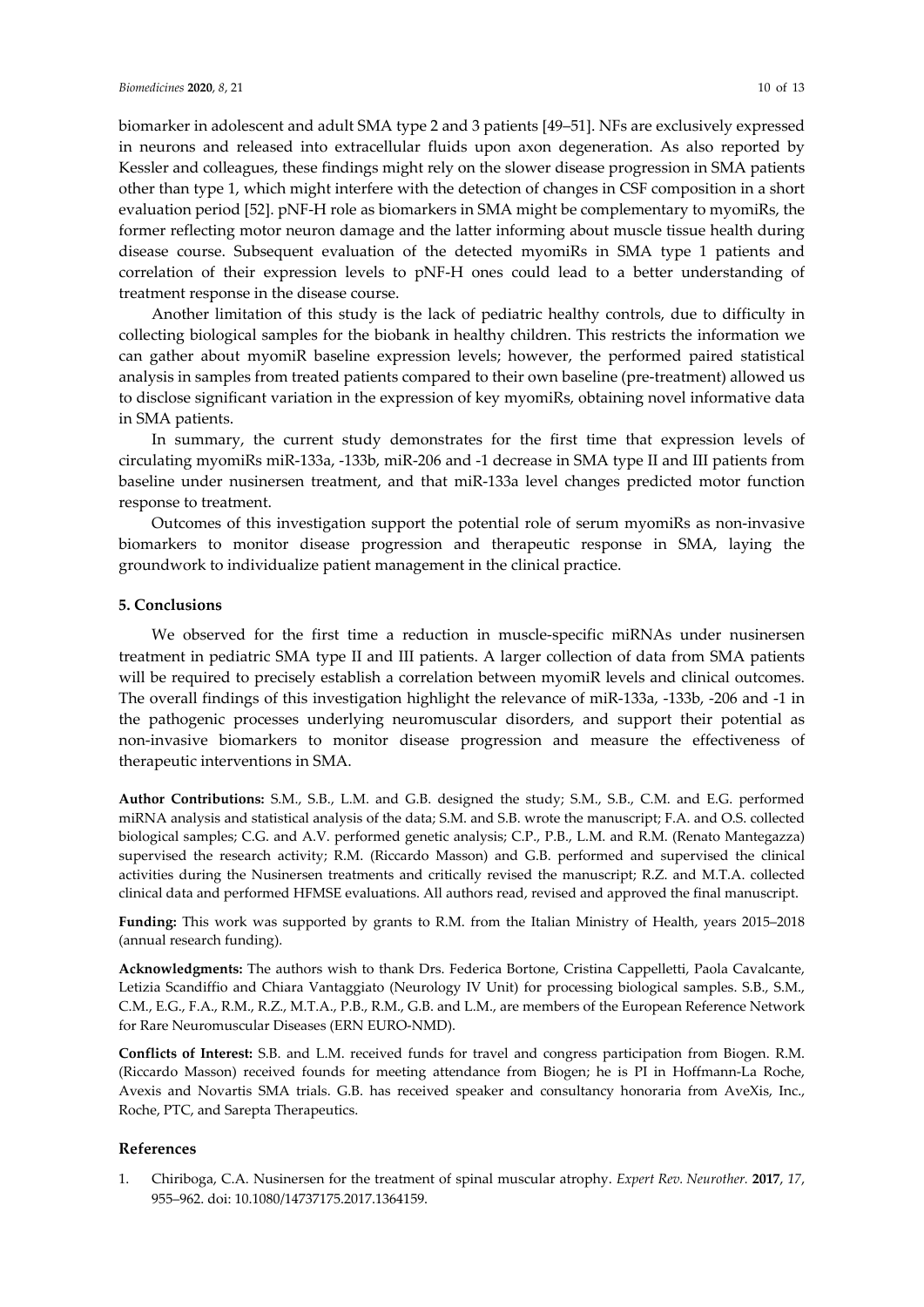- 2. Finkel, R.; Bertini, E.; Muntoni, F.; Mercuri, E.; ENMC SMA Workshop Study Group. 209th ENMC International Workshop: Outcome Measures and Clinical Trial Readiness in Spinal Muscular Atrophy 7–9 November 2014, Heemskerk, The Netherlands. *Neuromuscul. Disord.* **2015**, *25*, 593–602. doi: 10.1016/j.nmd.2015.04.009.
- 3. Mercuri, E.; Bertini, E.; Iannaccone, S.T. Childhood spinal muscular atrophy: Controversies and challenges. *Lancet Neurol.* **2012**, *11*, 443–452. doi: 10.1016/S1474-4422(12)70061-3.
- 4. Verhaart, I.E.C.; Robertson, A.; Wilson, I.J. Aartsma-Rus, A.; Cameron, S.; Jones, C.C.; Cook, S.F.; Lochmüller. H*.* Prevalence, incidence and carrier frequency of 5q–linked spinal muscular atrophy – a literature review. *Orphanet J. Rare Dis.* **2017**, *12*, 124. doi: 10.1186/s13023-017-0671-8.
- 5. Lefebvre, S.; Bürglen, L.; Reboullet, S.; Clermont, O.; Burlet, P.; Viollet, L.; Benichou, B.; Cruaud, C.; Millasseau, P.; Zeviani, M.; et al. Identification and characterization of a spinal muscular atrophy-determining gene. *Cell* **1995**, *80*, 155–165. doi: 10.1016/0092-8674(95)90460-3.
- 6. Bürglen, L.; Lefebvre, S.; Clermont, O.; Burlet, P.; Viollet, L.; Cruaud, C.; Munnich, A.; Melki, J. Structure and organization of the human survival motor neuron (SMN) gene. *Genomics* **1996**, *32*, 479–482. doi: 10.1006/geno.1996.0147.
- 7. Saffari, A.; Kölker, S.; Hoffmann, G.F.; Weiler, M.; Ziegler, A. Novel challenges in spinal muscular atrophy - How to screen and whom to treat? Ann Clin Transl Neurol. **2018**, *6*, 197–205. doi: 10.1002/acn3.689.
- 8. Wirth, B.; Garbes, L.; Riessland, M. How genetic modifiers influence the phenotype of spinal muscular atrophy and suggest future therapeutic approaches. *Curr. Opin. Genet. Dev.* **2013**, *23*, 330–338. doi: 10.1016/j.gde.2013.03.003.
- 9. Feldkötter, M.; Schwarzer, V.; Wirth, R.; Wienker, T.F.; Wirth, B. Quantitative analyses of SMN1 and SMN2 based on real-time lightCycler PCR: Fast and highly reliable carrier testing and prediction of severity of spinal muscular atrophy. *Am. J. Hum. Genet.* **2002**, *70*, 358–368. doi: 10.1086/338627.
- 10. Wirth, B.; Brichta, L.; Schrank, B.; Lochmuller, H.; Blick, S. Mildly affected patients with spinal muscular atrophy are partially protected by an increased SMN2 copy number. *Hum. Genet.* **2006**, *119*, 422–428. doi: 10.1007/s00439-006-0156-7.
- 11. Aartsma-Rus, A. FDA approval of nusinersen for spinal muscular atrophy makes 2016 the year of splice modulating oligonucleotides. *Nucleic Acid Ther.* **2017**, *27*, 67–69. doi: 10.1089/nat.2017.0665.
- 12. Messina, S. New directions for SMA therapy. *J. Clin. Med.* **2018**, *7*, E251. doi: 10.3390/jcm7090251.
- 13. Mendell, J.R.; Al-Zaidy, S.; Shell, R.; Arnold, W.D.; Rodino-Klapac, L.R.; Prior, T.W.; Lowes, L.; Alfano, L.; Berry, K.; Church, K.; et al. Single-dose gene-replacement therapy for spinal muscular atrophy. *N. Engl. J. Med.* **2017**, *377*, 1713–1722. doi: 10.1056/NEJMoa1706198.
- 14. Darras, B.T.; Crawford, T.O.; Finkel, R.S.; Mercuri, E.; De Vivo, D.C.; Oskoui, M.; Tizzano, E.F.; Ryan, M.M.; Muntoni, F.; Zhao, G.; et al. Neurofilament as a potential biomarker for spinal muscular atrophy. *Ann. Clin. Transl. Neurol.* **2019**, *17*, 932–944. doi: 10.1002/acn3.779.
- 15. Tasca, E.; Pegoraro, V.; Merico, A.; Angelini, C. Circulating microRNAs as biomarkers of muscle differentiation and atrophy in ALS. *Clin. Neuropathol.* **2016**, *35*, 22–30. doi: 10.5414/NP300889.
- 16. Waller, R.; Goodall, E.F.; Milo, M.; Cooper-Knock, J.; Da Costa, M.; Hobson, E.; Kazoka, M.; Wollff, H.; Heath, P.R.; Shaw, P.J.; et al. Serum miRNAs miR-206, 143–3p and 374b-5p as potential biomarkers for amyotrophic lateral sclerosis (ALS). *Neurobiol. Aging* **2017**, *55*, 123–131. doi: 10.1016/j.neurobiolaging.2017.03.027.
- 17. Siracusa, J.; Koulmann, N.; Banzet, S. Circulating myomiRs: A new class of biomarkers to monitor skeletal muscle in physiology and medicine. *J. Cachexia Sarcopenia Muscle* **2018**, *9*, 20–27. doi: 10.1002/jcsm.12227.
- 18. Joilin, G.; Leigh, P.N.; Newbury, S.F.; Hafezparast, M. An overview of microRNAs as biomarkers of ALS. *Front. Neurol.* **2019**, *10*, 186.
- 19. Gubitz, A.K.; Feng, W.; Dreyfuss, G. The SMN complex. *Exp. Cell Res.* **2004**, *296*, 51–56.
- 20. Trabucchi, M.; Briata, P.; Garcia-Mayoral, M.; Haase, A.D.; Filipowicz, W.; Ramos, A.; Gherzi, R.; Rosenfeld, M.G. The RNA-binding protein KSRP promotes the biogenesis of a subset of microRNAs. *Nature* **2009**, *459*, 1010–1014. doi: 10.1038/nature08025.
- 21. Magri, F.; Vanoli, F.; Corti, S. miRNA in spinal muscular atrophy pathogenesis and therapy. *J. Cell Mol. Med.* **2018**, *22*, 755–767. doi: 10.1111/jcmm.13450.
- 22. Fallini, C.; Zhang, H.; Su, Y.; Silani, V.; Singer, R.H.; Rossoll, W.; Bassell, G.J. The survival of motor neuron (SMN) protein interacts with the mRNA-binding protein HuD and regulates localization of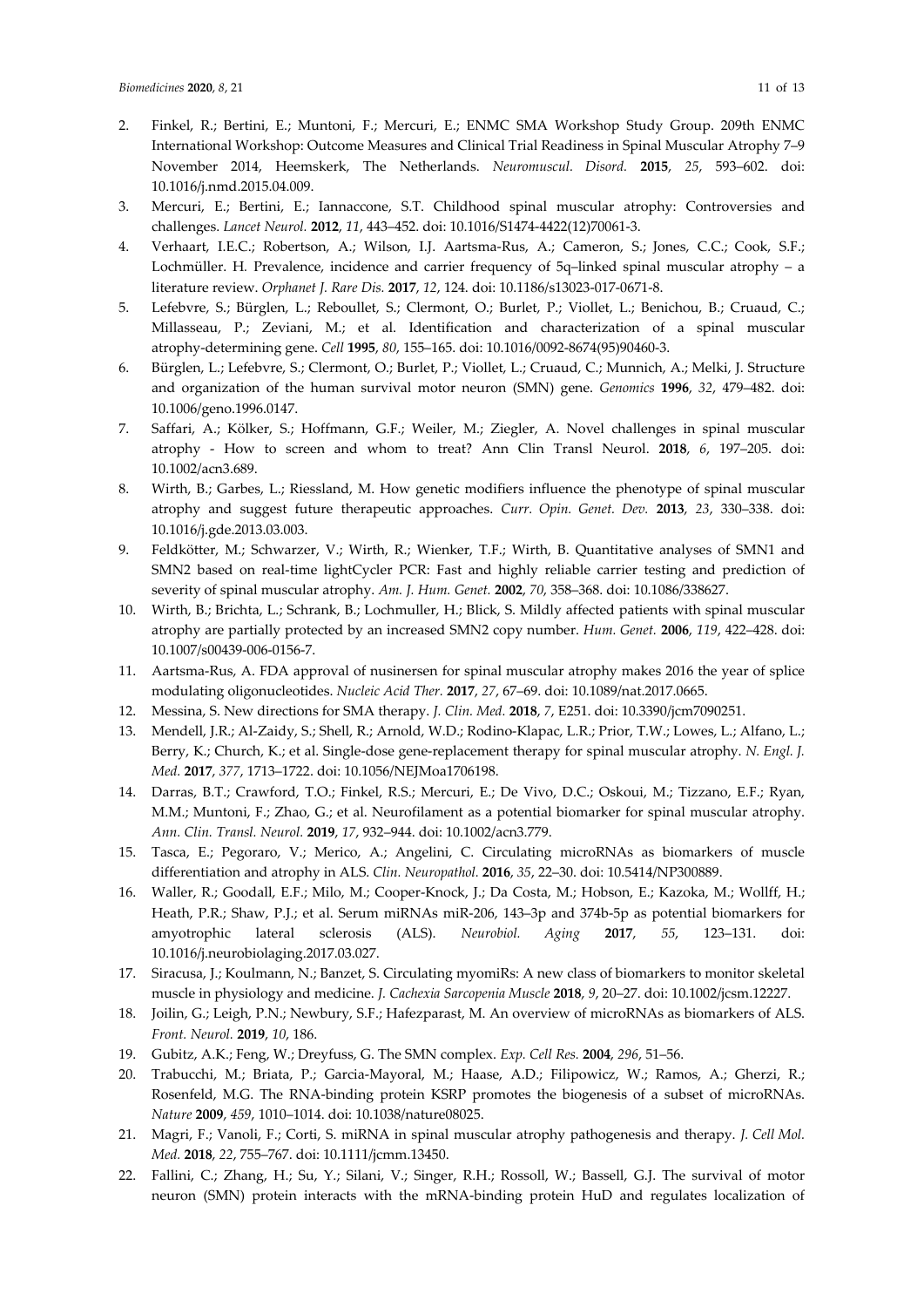poly(A) mRNA in primary motor neuron axons. *J. Neurosci.* **2011**, *9*, 3914–3925. doi: 10.1523/JNEUROSCI.3631-10.2011.

- 23. Rossoll, W.; Jablonka, S.; Andreassi, C.; Kröning, A.K.; Karle, K.; Monani, U.R.; Sendtner, M. Smn, the spinal muscular atrophy-determining gene product, modulates axon growth and localization of beta-actin mRNA in growth cones of motoneurons. *J. Cell Biol.* **2003**, *163*, 801–812. doi:10.1083/jcb.200304128.
- 24. Fan, L.; Simard, L.R. Survival motor neuron (SMN) protein: Role in neurite outgrowth and neuromuscular maturation during neuronal differentiation and development. *Hum. Mol. Genet.* **2002**, *11*, 1605–1614. doi: 10.1093/hmg/11.14.1605.
- 25. Davis-Dusenbery, B.N.; Hata, A. Mechanisms of control of microRNA biogenesis. *J. Biochem*. **2010**, *148*, 381–392. doi: 10.1093/jb/mvq096.
- 26. Selbach, M.; Schwanhäusser, B.; Thierfelder, N.; Fang, Z.; Khanin, R.; Rajewsky, N. Widespread changes in protein synthesis induced by microRNAs. *Nature* **2008**, *455*, 58–63. doi: 10.1038/nature07228.
- 27. Haramati, S.; Chapnik, E.; Sztainberg, Y.; Eilam, R.; Zwang, R.; Gershoni, N.; McGlinn, E.; Heiser, P.W.; Wills, A.M.; Wirguin, I.; et al. miRNA malfunction causes spinal motor neuron disease. *Proc. Natl. Acad. Sci. USA* **2010**, *107*, 13111–13116. doi: 10.1073/pnas.1006151107.
- 28. Catapano, F.; Zaharieva, I.; Scoto, M.; Marrosu, E.; Morgan, J.; Muntoni, F.; Zhou, H. Altered levels of MicroRNA-9, -206, and -132 in spinal muscular atrophy and their response to antisense oligonucleotide therapy. *Mol. Ther. Nucleic Acids* **2016**, *5*, e331. doi: 10.1038/mtna.2016.47.
- 29. Ge, Y.; Sun, Y.; Chen, J. IGF-II is regulated by microRNA-125b in skeletal myogenesis. *J. Cell Biol.* **2011**, *192*, 69–81. doi: 10.1083/jcb.201007165.
- 30. Chen, J.F.; Mandel, E.M.; Thomson, J.M.; Wu, Q.; Callis, T.E.; Hammond, S.M.; Conlon, F.L.; Wang, D.Z. The role of microRNA-1 and microRNA-133 in skeletal muscle proliferation and differentiation. *Nat Genet.* **2006**, *38*, 228–233. doi: 10.1038/ng1725.
- 31. Chen, J.F.; Tao, Y.; Li, J.; Deng, Z.; Yan, Z.; Xiao, X.; Wang, D.Z. microRNA-1 and micro-RNA-206 regulate skeletal muscle satellite cell proliferation and differentiation by repressing Pax7. *J Cell Biol*. **2010**, *190*, 867– 879. doi: 10.1083/jcb.200911036.
- 32. Valsecchi, V.; Boido, M.; De Amicis, E.; Piras, A.; Vercelli, A. Expression of muscle-specific miRNA 206 in the progression of disease in a murine SMA model. *PLoS ONE.* **2015**, *10*, e0128560. doi: 10.1371/journal.pone.0128560.
- 33. Di Pietro, L.; Baranzini, M.; Berardinelli, M.G.; Lattanzi, W.; Monforte, M.; Tasca, G.; Conte, A.; Logroscino, G.; Michetti, F.; Ricci, E.; et al. Potential therapeutic targets for ALS: MIR206, MIR208b and MIR499 are modulated during disease progression in the skeletal muscle of patients. *Sci. Rep.* **2017**, *7*, 9538. doi: 10.1038/s41598-017-10161-z.
- 34. Rinchetti, P.; Rizzuti, M.; Faravelli, I.; Corti, S. MicroRNA metabolism and dysregulation in amyotrophic lateral sclerosis. *Mol Neurobiol.* **2018**, *55*, 2617–2630. doi: 10.1007/s12035-017-0537-z.
- 35. Mercuri, E.; Finkel, R.; Montes, J.; Mazzone, E.; Sormani, M.P.; Main, M.; Ramsey, D.; Mayhew, A.; Glanzman, A.M.; Dunaway, S.; et al. Patterns of disease progression in type 2 and 3 SMA: Implications for clinical trials. *Neuromuscul Disord.* **2016**, *26*, 126–131. doi: 10.1016/j.nmd.2015.10.006.
- 36. Song, J.; Bai, Z.; Han, W.; Zhang, J.; Meng, H.; Bi, J.; Ma, X.; Han, S.; Zhang, Z. Identification of suitable reference genes for qPCR analysis of serum microRNA in gastric cancer patients. *Dig Dis Sci*. **2012**, *57*, 897–904. doi: 10.1007/s10620-011-1981-7.
- 37. Darras, B.T.; Chiriboga, C.A.; Iannaccone, S.T.; Swoboda, K.J.; Montes, J.; Mignon, L.; Xia, S.; Bennett, C.F.; Bishop, K.M.; Shefner, J.M.; et al. Nusinersen in later-onset spinal muscular atrophy: Long-term results from the phase 1/2 studies. *Neurology.* **2019**, *92*, e2492–e2506. doi: 10.1212/WNL.0000000000007527.
- 38. Townley-Tilson, W.H.; Callis, T.E.; Wang, D. MicroRNAs 1, 133, and 206: Critical factors of skeletal and cardiac muscle development, function, and disease. *Int J Biochem Cell Biol*. **2010**, *42*, 1252–1255. doi: 10.1016/j.biocel.2009.03.002.
- 39. Rao, P.K.; Kumar, R.M.; Farkhondeh, M.; Baskerville, S.; Lodish, H.F. Myogenic factors that regulate expression of muscle-specific microRNAs. *Proc Natl Acad Sci U S A.* **2006**, *103*, 8721–8726. doi: 10.1073/pnas.0602831103.
- 40. Williams, A.H.; Liu, N.; van Rooij, E.; Olson, E.N. MicroRNA control of muscle development and disease. *Curr Opin Cell Biol*. **2009**, *21*, 461–469. doi: 10.1016/j.ceb.2009.01.029.